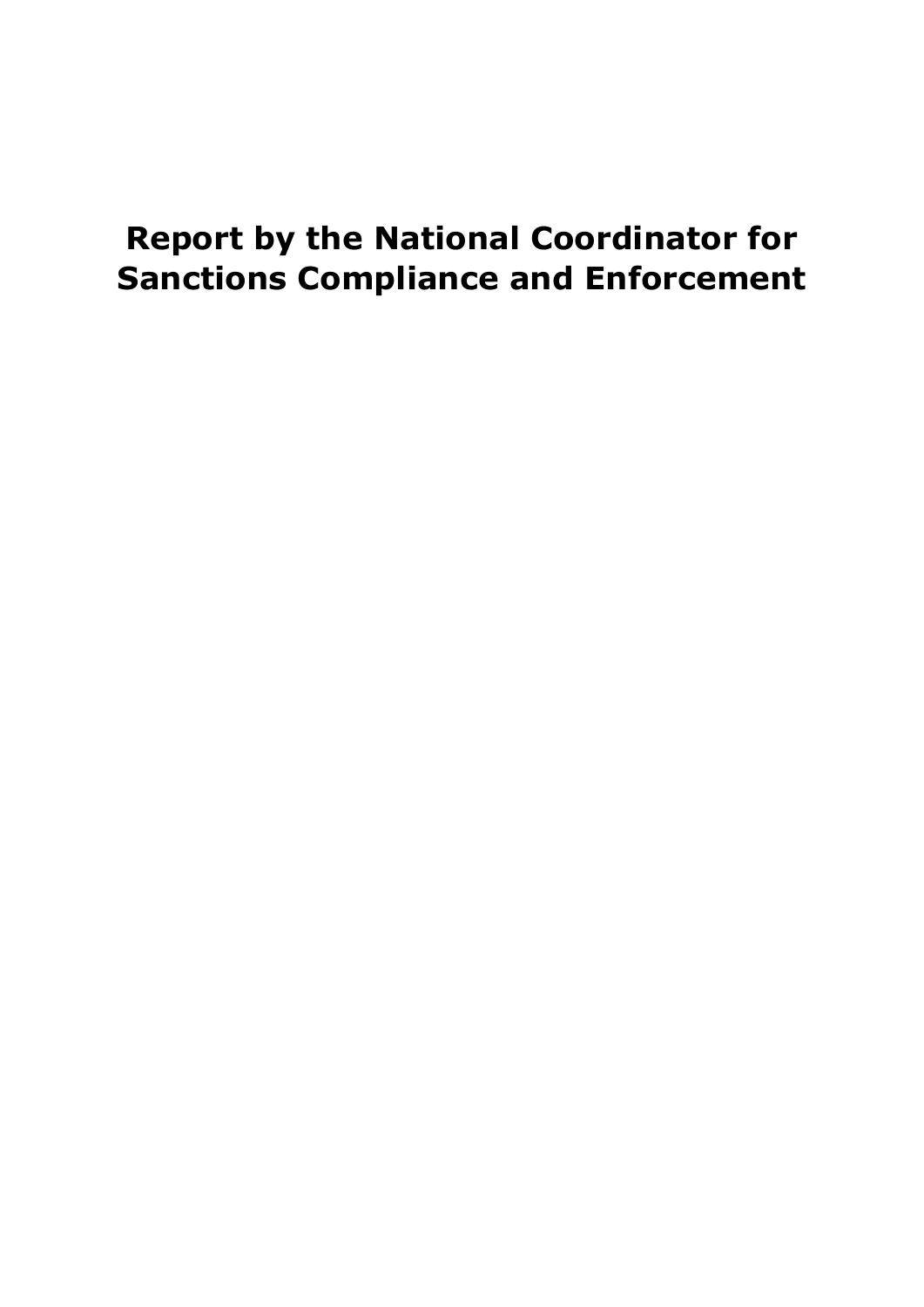# Contents

| $\mathbf{1}$   |     |                                                                  |  |
|----------------|-----|------------------------------------------------------------------|--|
|                | 1.1 |                                                                  |  |
|                | 1.2 |                                                                  |  |
|                | 1.3 |                                                                  |  |
|                | 1.4 |                                                                  |  |
|                |     |                                                                  |  |
|                |     |                                                                  |  |
|                |     |                                                                  |  |
|                |     |                                                                  |  |
|                |     |                                                                  |  |
| $\overline{2}$ |     |                                                                  |  |
|                | 2.1 |                                                                  |  |
|                | 2.2 |                                                                  |  |
|                | 2.3 |                                                                  |  |
|                | 2.4 |                                                                  |  |
|                | 2.5 |                                                                  |  |
| 3              |     |                                                                  |  |
|                | 3.1 |                                                                  |  |
|                | 3.2 |                                                                  |  |
|                | 3.3 |                                                                  |  |
|                | 3.4 | Government-wide coordination and communication; contact point 15 |  |
|                | 3.5 |                                                                  |  |
| 4              |     |                                                                  |  |
| 5              |     |                                                                  |  |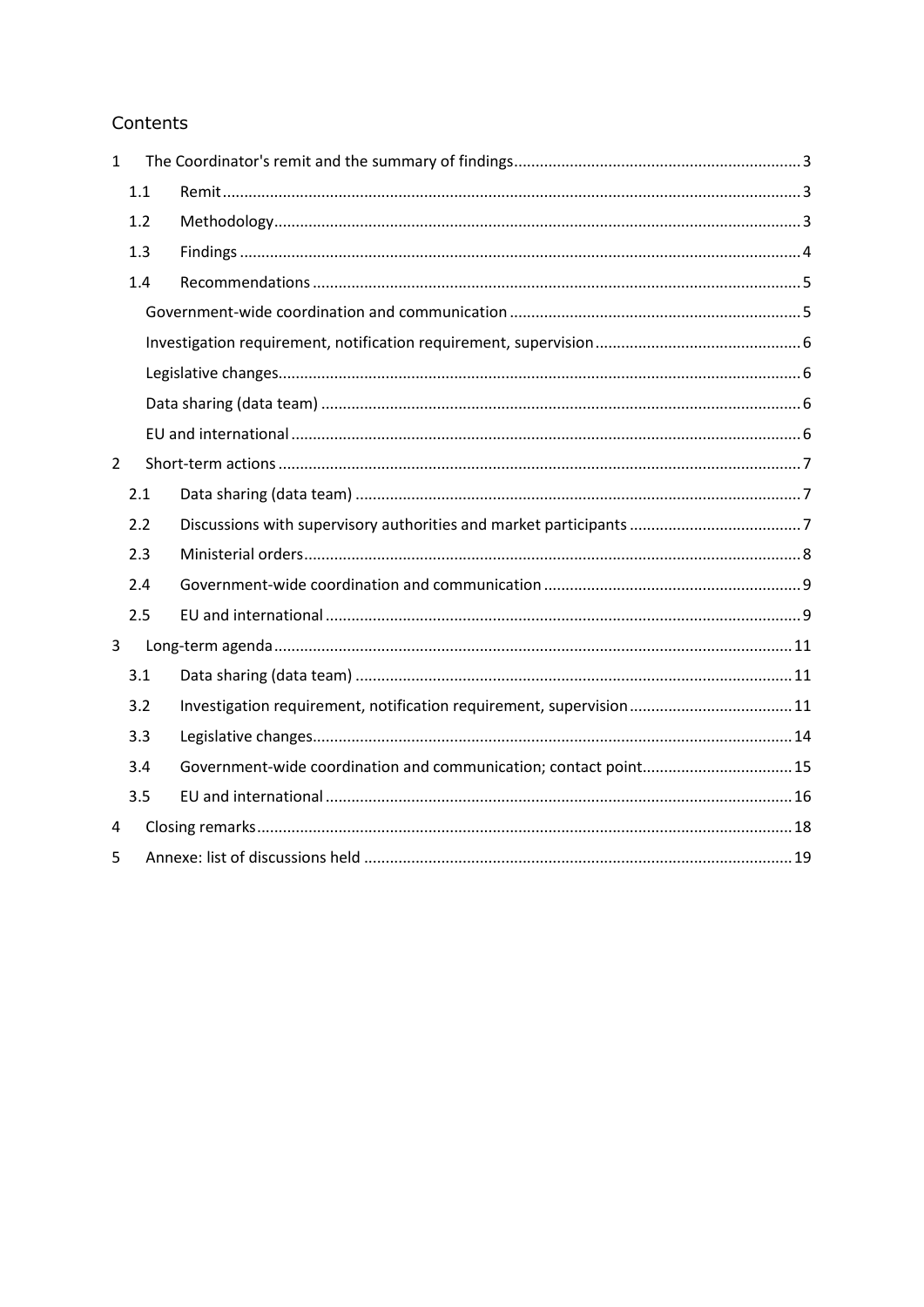## <span id="page-2-0"></span>**1 The Coordinator's remit and the summary of findings**

## <span id="page-2-1"></span>1.1 Remit

In response to the continuing Russian aggression in Ukraine, effective implementation of the sanctions policy is vital in order to hit the Russian elite hard. The government has therefore done everything possible to verify that nothing has been overlooked. Because of the many bodies involved in the implementation of the sanctions policy, action was required to enhance operational cooperation. To this end, Stef Blok was appointed temporary National Coordinator for Sanctions Compliance and Enforcement.

The National Coordinator's remit centred on compliance with and enforcement of the extensive and ever expanding package of sanctions adopted in response to Russia's aggression against Ukraine. This package is far larger and affects far more sectors of the economy than previous sanctions. As a consequence, more government ministries and institutions are involved than before. There is a real possibility that this sanctions package and any expansions thereof will remain in place for some time. And it cannot be ruled out that sanctions will be imposed on other countries in the future. Therefore, although the focus of the National Coordinator's remit was compliance with the sanctions against Russia, his work could also yield useful results that can be applied over the longer term and a wider area. Specifically, the National Coordinator was entrusted with the following tasks:

- Overcome bottlenecks in compliance with and enforcement of sanctions. Improve monitoring, supervision (including the notification requirement) and enforcement in areas where arrangements for this are not yet in place. Modify sanctions orders so as to assign powers more effectively.
- Monitor and communicate on progress on compliance with and enforcement of sanctions on the basis of the results achieved by ministries and institutions. Encourage additional measures where progress is still lacking.
- Ensure better coordination and exchange of information between the relevant ministries and institutions.
- Promote the active investigation in connection with and enforcement of the sanctions, especially those directed against the principal Russian natural and legal persons included on the sanctions lists.
- Chair the government-wide steering group on sanctions compliance and enforcement.
- Lead the sanctions taskforce on active investigation and enforcement in which relevant executive bodies participate, including the Public Prosecution Service and the Fiscal Information and Investigation Service (FIOD), and possibly other institutions such as De Nederlandsche Bank (the Dutch central bank; DNB), the Dutch Authority for the Financial Markets (AFM), the Land Registry, and the Chamber of Commerce.
- Take part in relevant international consultations relating to sanctions compliance and enforcement (at EU level or the Transatlantic Taskforce).

## <span id="page-2-2"></span>1.2 Methodology

The National Coordinator's duties can be encapsulated in two workflows: short-term improvements and a long-term agenda. This report describes the National Coordinator's duties with reference to these two workflows. Initially the National Coordinator talked with bodies involved in sanctions compliance and market participants in order to gain a better sense of sanctions compliance, bottlenecks and areas for improvement (see the annexe for an overview of these discussions). He also assembled a data team drawn from a number of the bodies involved in order to gauge whether increased data sharing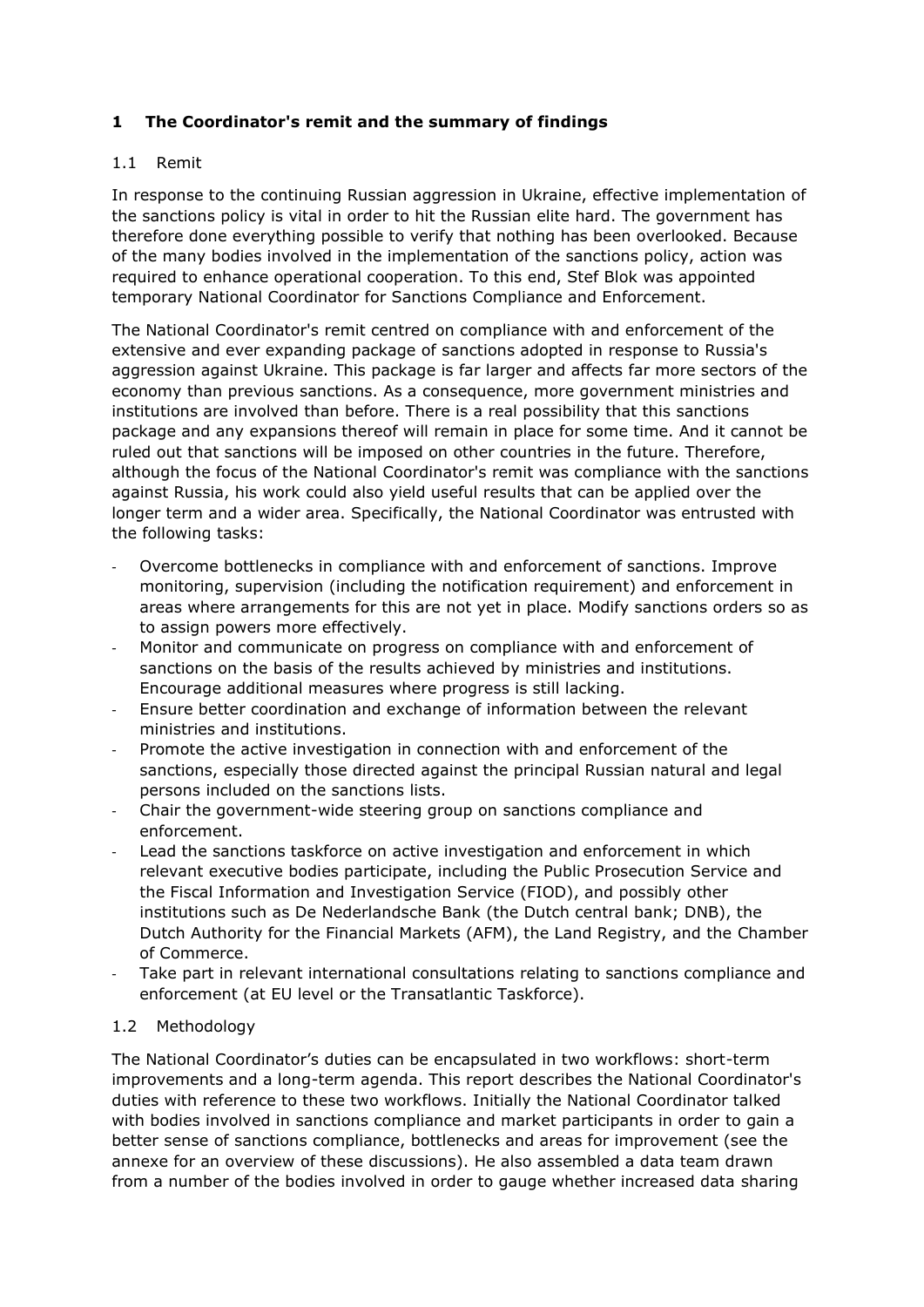would result in more asset freezes. Coordination between all the ministries and agencies is streamlined by means of a government-wide steering group at senior civil service level and a government-wide task force at operational level. A number of ministerial regulations were amended in order to enable data sharing and designate competent authorities where this had not already been done. Finally, the National Coordinator held a limited number of consultations with European and international partners.

## <span id="page-3-0"></span>1.3 Findings

A number of findings emerged from the National Coordinator's short-term actions. First of all, as explained in the letter to parliament of 21 April 2022, the degree of progress in compliance with sanctions can be explained in large measure by the structure of the Dutch economy.<sup>1</sup> The developments in brief are as follows: in the financial sector, a substantial volume of funds has been frozen and transactions have been blocked; considerable numbers of inbound and outbound containers are being inspected and where necessary detained for further investigation; a number of yachts, a large proportion of which are under construction, have been placed under heightened supervision and two vessels have been seized; a small number of aircraft have been grounded; and the Dutch real estate market is attracting little interest from Russians subject to sanctions. In addition, there are a considerable number of Russian holding companies that, while registered in the Netherlands, hold most if not all of their assets abroad, and Russian operating companies are active here. It often proves difficult to identify the ultimate beneficial owner (UBO), especially in the case of complex crossborder ownership structures. Not least because of the international component, these structures are very difficult to unravel for the national authorities responsible for sanctions compliance, supervision and enforcement. The UBO register is helpful, but is not yet complete. This problem arises not only in connection with sanctions compliance, but also more broadly.<sup>2</sup>

In addition, the apparently fragmented nature of the supervision of sanctions compliance can be explained in large measure by the sanctions legislation in force in the Netherlands. The Sanctions Act 1977 empowers the Minister of Foreign Affairs to lay down national rules by ministerial order – known as sanctions orders – for the purpose of compliance with EU sanctions regulations The choice of a ministerial order as a means to lay down rules was a deliberate one by the legislature because it allows for a sanctions order to be adopted, amended or repealed quickly. A sanctions order is necessary in order to be able to respond quickly to the changing character of EU sanctions regulations, which is also quite relevant now with the successive sanctions packages we have been witnessing. The powers specified by a sanctions order are geared to the sanctions measures in the regulations and the current crisis situation in a given country: the situation in Ukraine, for example, is not the same as that in South Sudan.

The drafting of sanctions orders and the designation of supervisory authorities always takes place in agreement with the ministers concerned.<sup>3</sup> A sanctions order designates a minister as the competent authority for the implementation of EU sanctions regulations. The ministers concerned might include, for example, the Minister for Foreign Trade and Development Cooperation for export controls on strategic goods, the Minister of Finance for financial institutions and the Minister of Infrastructure and Water Management for aviation and shipping. In the Netherlands, therefore, there are different tiers of supervision of sanctions compliance. This is directly related to the allocation of powers

<sup>2</sup> See the letter to parliament on the current situation concerning the introduction of the register of ultimate [beneficial owners](file:///C:/Users/wiers.jochem/Downloads/kamerbrief-over-stand-van-zaken-invoering-van-het-register-met-gegevens-van-uiteindelijk-belanghebbend%20(2).pdf) of 14 April 2022 and the report of the Committee on Conduit Companies of October 2021, annexe to Parliamentary Papers 25 087, no. 286.

<sup>&</sup>lt;sup>1</sup> [Letter to parliament on the current situation concerning sanctions compliance and implementation](https://www.rijksoverheid.nl/documenten/kamerstukken/2022/04/22/kamerbrief-inzake-stand-van-zaken-sanctienaleving-en-implementatie)

<sup>&</sup>lt;sup>3</sup> See section 1 at (c) in conjunction with section 2 (1) and section 10 (1) of the Sanctions Act 1977.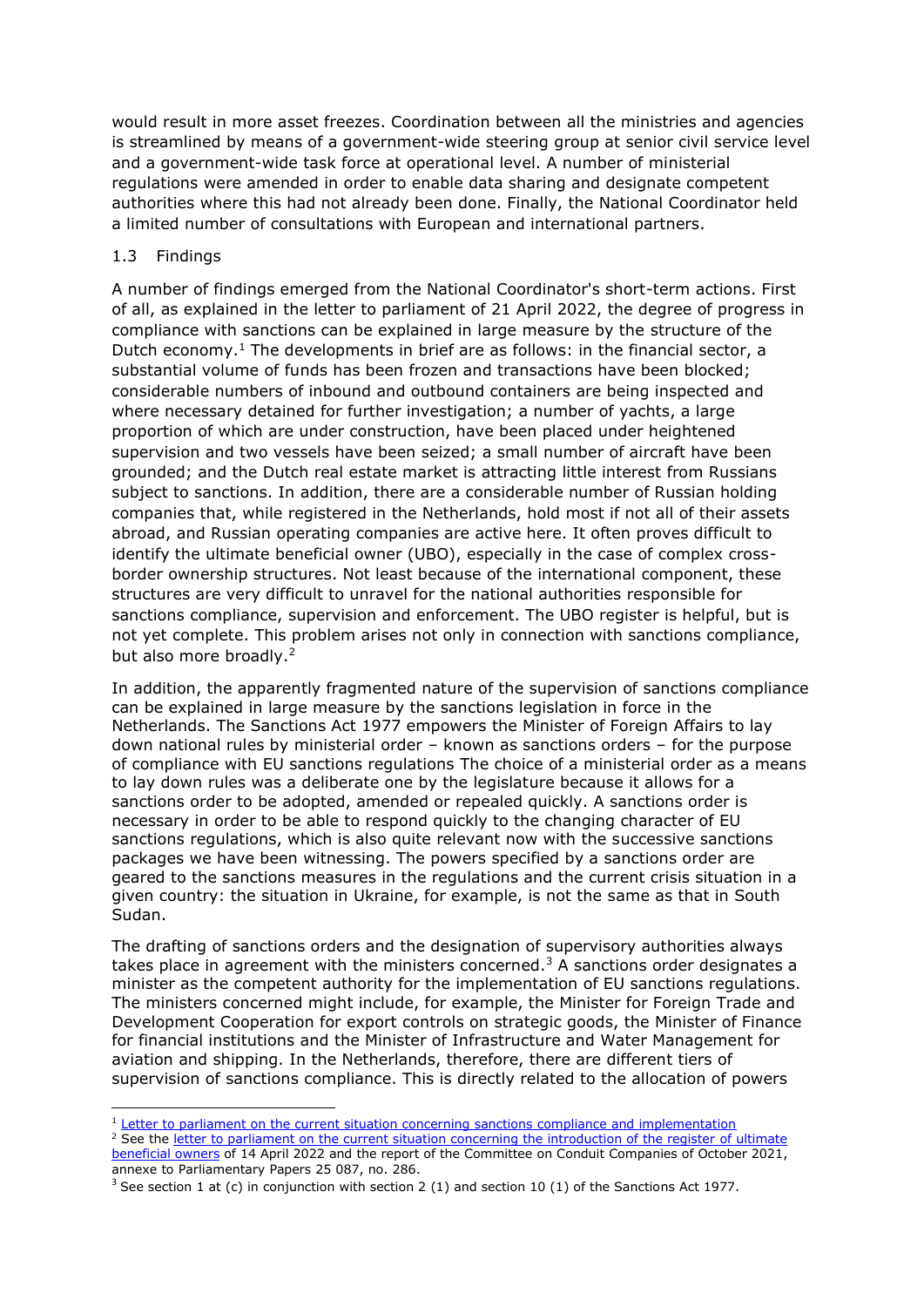among various ministers and ministerial responsibility for their policy areas. The supervisory authorities falling under the responsibility of the various ministers, such as Customs (which falls within the Minister of Finance's remit), immediately started supervising compliance with EU sanctions regulations. They report directly to their own minister rather than to the Minister of Foreign Affairs.

In the case of asset freezes, many different bodies must compare the sanctions list with their own data. A data team has been formed to verify that nothing is missed, on the basis of the available information, when assets are frozen. This data team has collated information from different registers. In view of the strict privacy legislation applicable in the Netherlands, it is difficult to share data without a legal basis for doing so and a clearly defined objective. In order to enable data sharing for the purpose of the implementation of sanctions regulations, specific provisions have been included in the sanctions orders. Nevertheless, sharing data remains a challenge for the various bodies. Additional attention to this issue as part of the long-term agenda is therefore warranted.

This report reflects on the freezing of funds as consequence of the sanctions adopted. Given how closely intertwined the Russian and European economies are, freezing assets poses a greater challenge than when sanctions were imposed in the past, given that the wealth (or suspected wealth) of sanctioned persons or entities in Europe is greater than in previous cases. At the same time, the sanctions against Russia go much further than simply freezing funds. The other sanctions are often limited to a specific sector of the economy and have their own implementation issues.

Alongside short-term actions, the National Coordinator has drawn up a long-term agenda and has discussed it with the ministries and bodies concerned. The different parts of this agenda, data sharing, improvements in supervision and notification requirements, government-wide coordination and communication, legislation, and European and international aspects, are explained in more detail below. The long-term agenda will also demand attention after the departure of the National Coordinator. This report therefore recommends that an interministerial mechanism be put in place to ensure the coordination of sanctions compliance and enforcement.

#### <span id="page-4-0"></span>1.4 Recommendations

Based on these findings and the long-term agenda set out below, this report makes the following recommendations. The principle underlying these recommendations and the further elaboration of this report is that, in their implementation, efficiency and effectiveness must always be key considerations. Thus, the administrative burden on small businesses should not be made needlessly onerous and the costs of, and return on, any extra capacity should be subject to careful scrutiny.

## *Government-wide coordination and communication*

- <span id="page-4-1"></span>1. Make sanctions compliance coordination by the Ministry of Foreign Affairs a permanent role by recruiting a project director or director-general, supported by a team of four to five FTEs. Align this team closely with the previously announced sanctions unit at the Ministry of Foreign Affairs, which focuses on the development of new sanctions and more effective EU sanctions policy.
- 2. Continue to work closely with all parties concerned, having regard for their respective responsibilities and with attention to sufficient implementation, supervisory and enforcement capacity.
- 3. Strengthen the helpdesk function performed by the Netherlands Enterprise Agency (RVO) in answering questions submitted by businesses and their interest groups and have RVO collect those questions that need to be put to Brussels.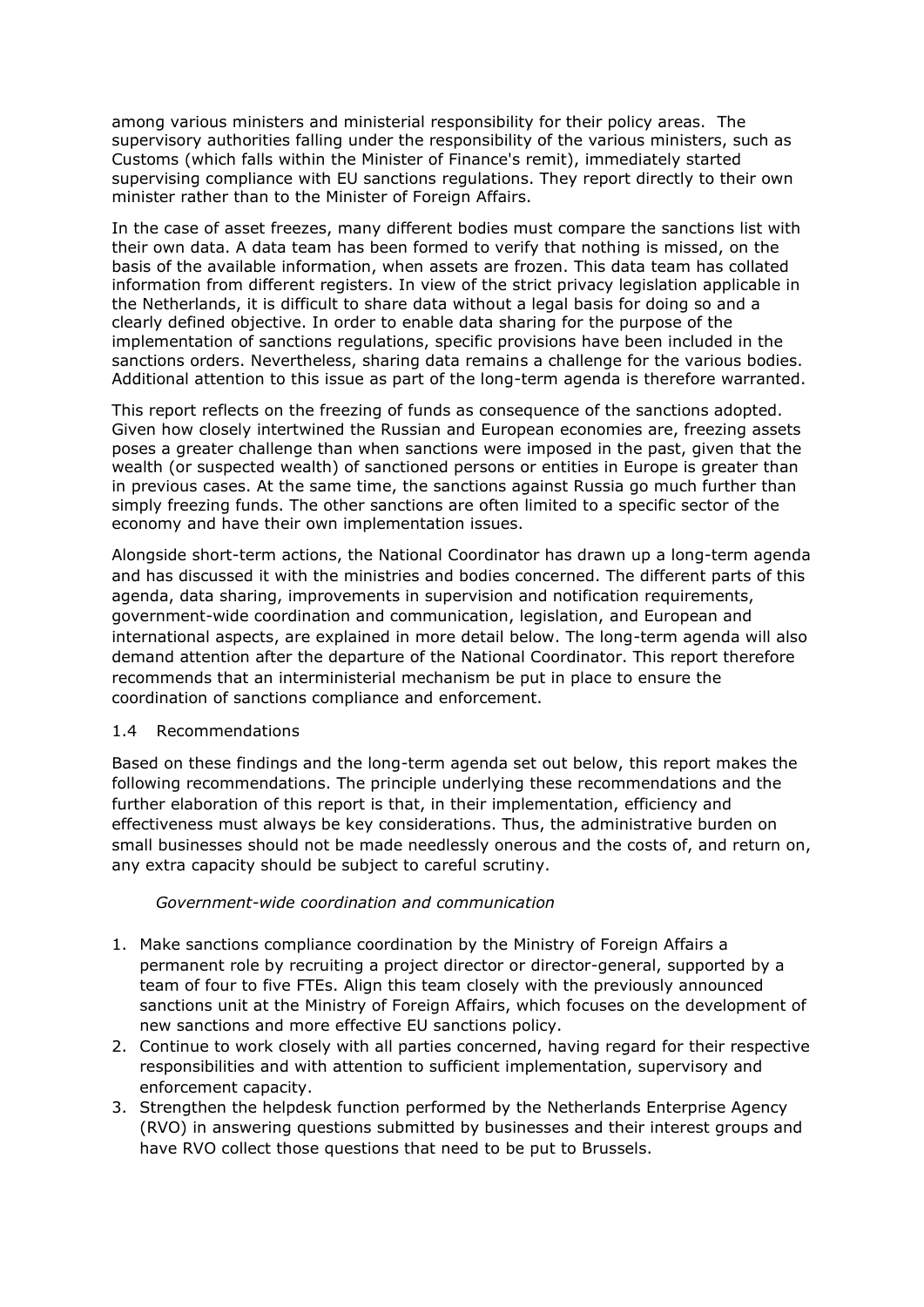4. Strengthen the sanctions system and ensure that legislation keeps pace with it, while ensuring the relevant procedures are properly observed. The National Coordinator recommends that the government send a letter to the House of Representatives outlining the main points in this regard before the end of the year.

*Investigation requirement, notification requirement, supervision*

- <span id="page-5-0"></span>5. Impose a notification requirement on notaries, lawyers and accountants and ensure appropriate supervision.
- 6. Over the coming period, closely monitor the implementation of the European UBO register for the investigation requirement under the sanction rules.
- 7. Create a central reporting point for freezing shareholdings and shareholder rights in legal persons held by sanctioned persons.

## *Legislative changes*

- <span id="page-5-1"></span>8. Ensure that the duty of confidentiality imposed on certain professions can be overridden for the purpose of notifications under the EU sanctions regulation. If this seems unlikely to be feasible or takes a long time, examine whether the same outcome can be achieved by amending domestic legislation.
- 9. Devise rules for the management of companies' assets that have been frozen for a lengthy period so that is clear what they can and cannot do with or without an exemption. It would be preferable for this to be regulated by the EU, but if clarity from the EU is not forthcoming it will be necessary to see what can be done nationally.
- 10.Create a stronger legal basis for the sharing of data, preferably by amending the sanctions regulation and otherwise by means of domestic legislation.
- 11.Create a statutory basis for including a note in the commercial register concerning frozen assets of legal persons.
- 12.Continue to submit proposed textual amendments to EU sanctions regulations so that they provide a stronger basis for Dutch sanctions orders.

## <span id="page-5-2"></span>*Data sharing (data team)*

13.Continue to build on the sharing of data between the government organisations involved in the data team. Data needs to be shared more quickly, efficiently and easily to provide a clearer picture of possible linkages.

## <span id="page-5-3"></span>*EU and international*

- 14. Urge Brussels to issue clear parameters for the requirement to investigate ownership and control under the sanctions regulation.
- 15. Discuss with the European Commission whether a central point for reporting leasing to sanctioned persons has added value and, if so, establish one.
- 16.Also raise, in Brussels, the need for a uniform European interpretation of the grounds for granting exemptions.
- 17.Advocate in Brussels for the continuation of the role of central contact point for Russia sanctions.
- 18.Submit proposals to the EU on improving the process for publishing sanctions, including with regard to timing and the form in which names are given.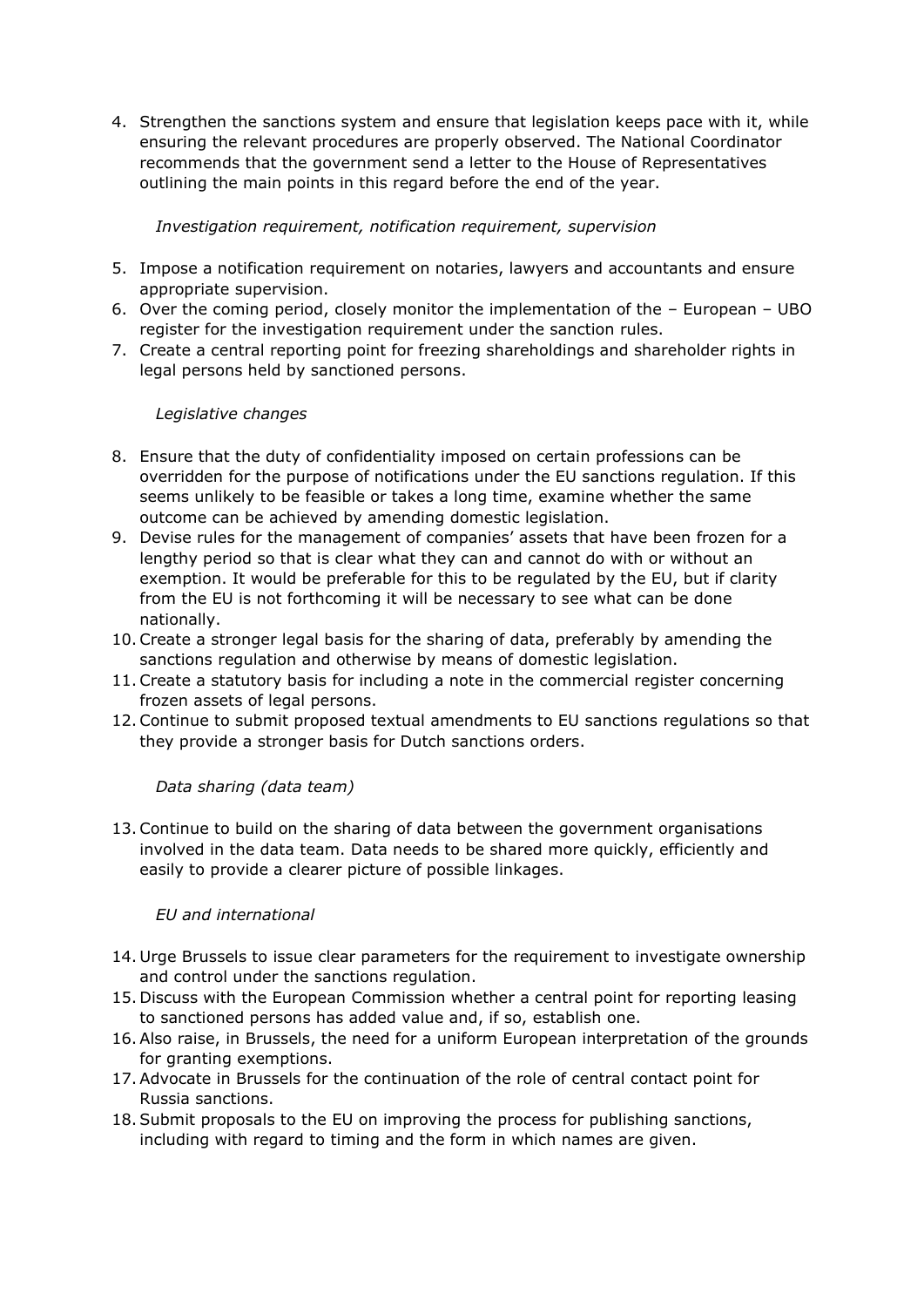## <span id="page-6-0"></span>**2 Short-term actions**

## <span id="page-6-1"></span>2.1 Data sharing (data team)

Following his appointment, the national coordinator began to examine whether any matters had been overlooked at the various bodies concerned on the basis of the EU sanctions list. There are no indications of this. Searches in their own data files by certain bodies and the exchange of data between individual bodies yielded the expected hits. The national coordinator has found that there was a temporary reporting problem: initially it took too long to report on all the actions taken at the various bodies concerned with a view to freezing assets under the sanctions regulation. No evidence was found that might indicate that cases had been missed in the freezing of assets, but it should be noted that ownership or control can be difficult to ascertain in situations involving complex international ownership structures. In order to shed more light on this, it proved necessary first of all to initiate closer cooperation between various bodies in order to facilitate data sharing. To this end, a sanctions data team was set up, on which more than 20 government organisations are represented.

It is possible that anticipatory action may have been taken shortly before the announcement of the EU sanctions list or shortly thereafter. Various parties drew attention to the risk that actors who feared being listed could take last-minute measures to prevent their assets from being frozen. There is also the matter of the brief period between the publication of a sanctions list and the actual entry of asset freezes in the files of financial institutions and other service providers. It is conceivable that transactions could take place in that period. This issue is not, however, confined to the Netherlands.

A small group within the data team has started to set up national data-sharing network. Its participants to date are the Fiscal Information and Investigation Service's (FIOD) Anti Money Laundering Centre (AMLC), the Tax Administration, the Investment Assessment Office (BTI), which falls under the Ministry of Economic Affairs and Climate Policy, Customs, the Netherlands Financial Intelligence Unit (FIU-NL), the Land Registry, RVO, and legal persons supervision department of the Integrity and Screening Agency (Justis/TRACK). The network is intended to enable improved coordination and the structural and regular exchange of data between the participating organisations, as well as an integrated investigative methodology. The ensuing searches for legal persons and natural persons associated with sanctioned persons tend to be labour-intensive. They demand considerable time and capacity, and there is no guarantee that they will actually deliver results.

In order to uncover more potential ties with sanctioned persons, a central information layer is being created within the network. Within this layer, network partners exchange signals and if possible data about sanctioned persons and – potentially – associated natural and legal persons. These partners then use this input in their own data files for the purpose of further investigation. The results are then sent back to the information layer. In order to fully penetrate ownership structures, it is also necessary for the information layer to establish links to international bodies or data teams. A key requirement when setting up the information layer is that the sharing of information must take place in a secure environment, within legal parameters consistent with the statutory possibilities open to the partner(s) concerned.

## <span id="page-6-2"></span>2.2 Discussions with supervisory authorities and market participants

The national coordinator spoke with a wide cross-section of stakeholders in the field of sanctions compliance, including ministries, executive bodies and supervisory authorities,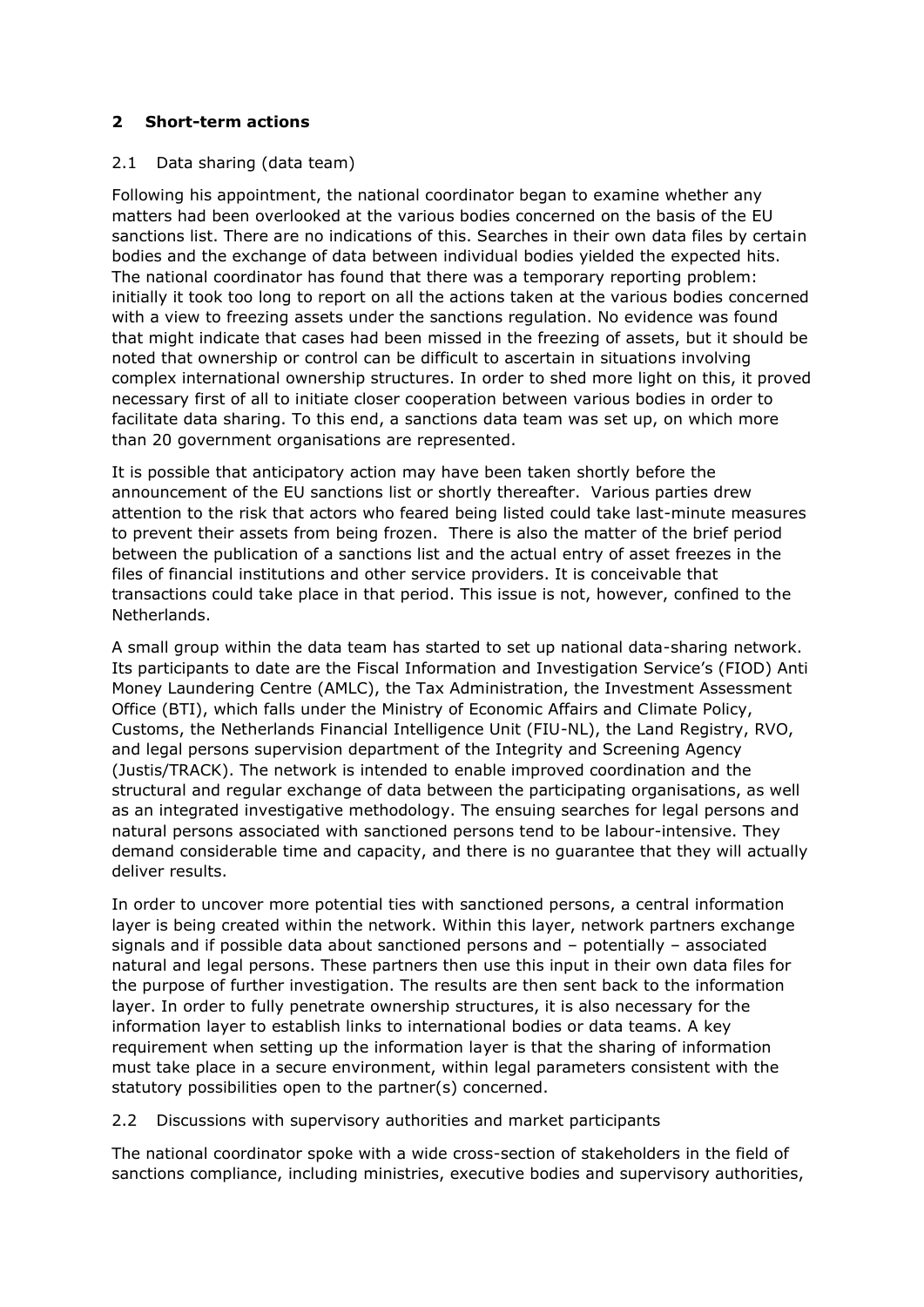as well as professional groups and market participants such as bankers, estate agents, notaries, lawyers, trusts, company service providers and accountants. These discussions were intended to shed light on the current situation with regard to sanctions compliance and identify short-term and longer-term bottlenecks and areas for improvement. They yielded the following findings:

- Executive authorities, supervisory authorities, enforcement agencies and market participants state that the sanctions list was processed in their alert systems as soon as it was released and that there is no reason to assume that there were subsequent large-scale withdrawals of funds.
- Data sharing between bodies involved in sanctions implementation and supervision can increase effectiveness.
- The volume of frozen funds and assets may be considered to be plausible on the basis of the discussions and the nature of the Dutch economy. While it is true that the Netherlands is a popular location for international trade, it does not offer a real estate market where an investor can, for example, buy or sell a billion euros' worth of assets without being noticed.
- There are limits to the ability of the Netherlands and Dutch parties to effectively implement EU sanctions policy, since many physical assets owned by companies that are legally established in the Netherlands are located outside the Netherlands.
- Legislation will need to be amended in due course to enable the effective supervision of the implementation of (future) sanctions policy. The sanctions are binding on everyone in the Netherlands, but not all sectors are covered by legislation regulating supervision. DNB and the AFM are designated authorities for the financial sector under the Sanctions Act. They receive notifications of frozen funds and supervise the operations of financial institutions. In other sectors, there are no statutory provisions governing this kind of supervision of compliance with the Sanctions Act.

#### <span id="page-7-0"></span>2.3 Ministerial orders

Due to the extensive EU sanctions regulations adopted since Russia's invasion of Ukraine began,<sup>4</sup> the sanctions orders have been expanded in recent weeks to include more farreaching national rules. This was done for the benefit of the executive agencies that have submitted questions and requests to the Minister of Foreign Affairs and other ministers. An example of such a provision is article 2a of the Territorial Integrity (Ukraine) Sanctions Order 2014 on the sharing of data between the registrar of the Land Registry and the Chamber of Commerce. In other provisions this is regulated for more parties.

Since these rules set down in the sanctions orders confer more far-reaching powers than customary hitherto, action has been taken along two tracks in recent weeks. First, the Netherlands has submitted proposals to the European Commission to amend the text of the EU sanctions regulations. If these proposals are adopted, they will provide a stronger basis for the more far-reaching powers conferred by the Dutch sanctions orders. Second, work has begun on drawing up an inventory of the tasks and powers that should, with a

<sup>4</sup> Council Regulation (EC) No. 765/2006 concerning restrictive measures in view of the situation in Belarus and the involvement of Belarus in the Russian aggression against Ukraine (OJ L 134), Council Regulation (EU) No. 269/2014 of 17 March 2014 concerning restrictive measures in respect of actions undermining or threatening the territorial integrity, sovereignty and independence of Ukraine (OJ L 78), and Council Regulation (EU) No. 833/2014 of 31 July 2014 concerning restrictive measures in view of Russia's actions destabilising the situation in Ukraine (OJ L 229). Rather than adopting new regulations, the existing regulations are amended when new packages of sanctions are introduced.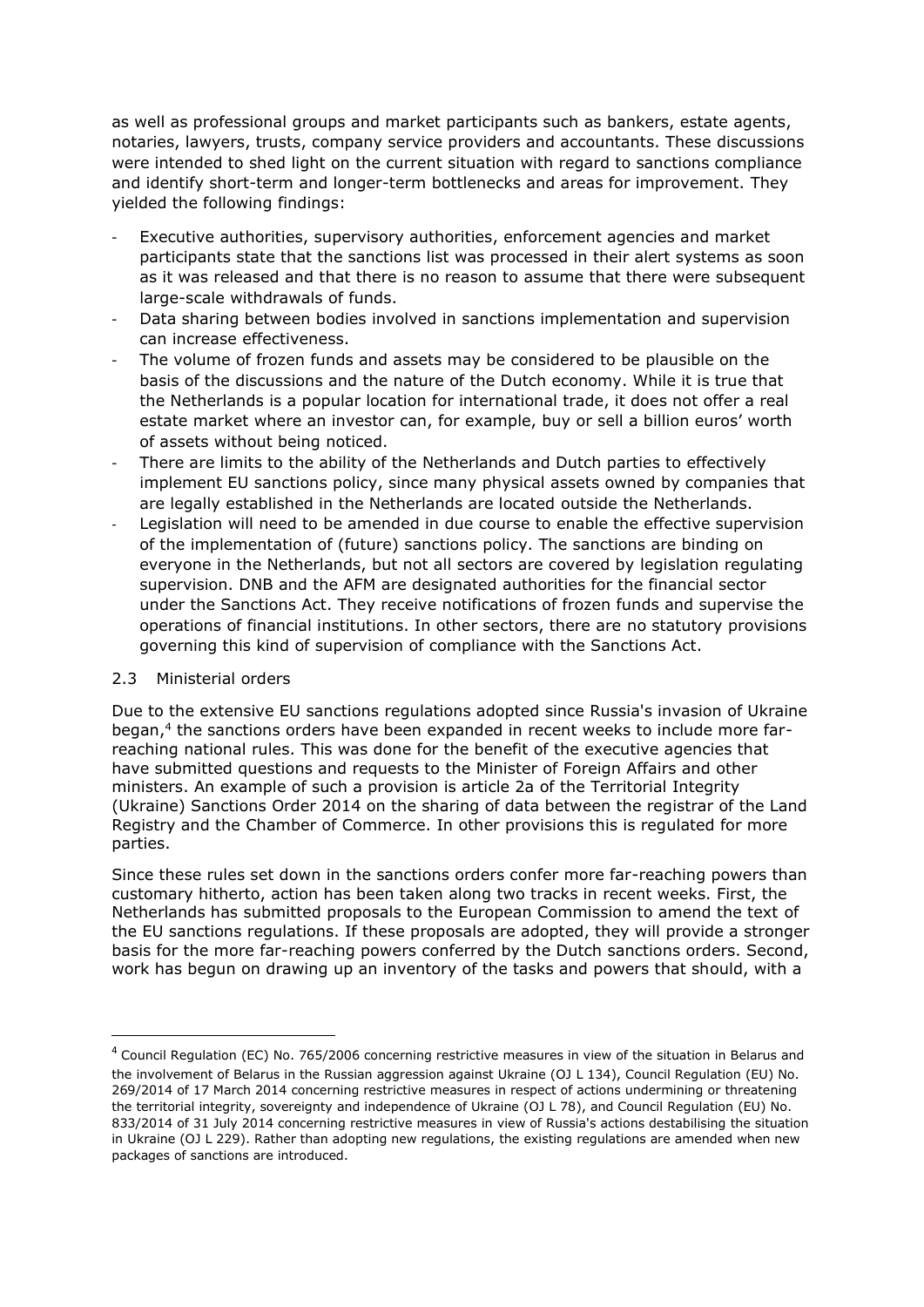view to the future, be regulated by a formal Act of parliament or order in council. The second track is discussed in more detail in section 3.3.

#### <span id="page-8-0"></span>2.4 Government-wide coordination and communication

The National Coordinator chairs a central government-wide steering group composed of senior civil servants which is meant to streamline compliance with sanctions and supervision. He is also directly involved in leading the sanctions taskforce to which all the ministries and bodies concerned have assigned a person at operational level to identify and eliminate bottlenecks as quickly as possible, and to identify and elaborate possible improvements in the area of organisation and regulation in the medium term. Besides the ministries, the central government-wide steering group and the taskforce also include representatives of the bodies involved in sanctions compliance, such as Customs, the Tax Administration, the AFM, DNB, RVO, the Chamber of Commerce, the Land Registry, the Human Environment and Transport Inspectorate (ILT), the FIOD.

Explaining the sanctions clearly to the public, business and persons concerned remains an important task for central government, so that they know about the consequences and if necessary what measures they must take if they come into direct contact with the sanctions.

The communication effort is focused on providing up-to-date information via two channels. In February RVO<sup>5</sup> made changes to its business helpdesk to enable it to answer businesspeople's questions effectively, but also to arrange warm referrals to the various executive bodies and other relevant organisations, and hold information meetings/webinars. Over 1,200 questions have already been answered via this channel, and over 300 businesspeople have participated in the webinars. Most questions received by the business helpdesk are very specific and only concern a particular industry or even company. RVO works closely with the Chamber of Commerce, Customs, industry associations and government ministries to answer these questions. Existing information about the sanctions and their impact has been collected from the

various ministries and executive bodies and made available to members of the public at a single location, the website Rijksoverheid.nl.<sup>6</sup>

#### <span id="page-8-1"></span>2.5 EU and international

The European Commission plays a major role in devising sectoral sanctions. These sanctions are adopted in due course by the Council. The Netherlands has consistently drawn attention to the need to take workability into account when preparing sectoral sanctions. For example, there have been intensive consultations on export restrictions to ensure they are framed as clearly and hence feasibly as possible. Clear rules are essential to enable a rapid assessment of whether or not a certain cargo is subject to sanctions when inspecting, for instance, the large numbers of containers that pass daily through the port of Rotterdam. The Netherlands also draws attention to the need for harmonised implementation to safeguard a level playing field for businesses in the EU.

The Commission only has a minor role, however, in establishing individual sanctions against natural and legal persons, one component of which is the freezing of funds. Primacy in this regard lies with the members states and the High Representative, who may make proposals for the Council to adopt in due course.

The implementation and enforcement of sanctions are primarily national responsibilities. In the Council, horizontal policy discussions are conducted concerning the use and implementation of sanctions by the RELEX/Sanctions working party, in which representatives of national governments meet several times each year. The Commission

<sup>&</sup>lt;sup>5</sup> [Information \(in Dutch\) about Russia sanctions \(rvo.nl\)](https://www.rvo.nl/onderwerpen/landen-en-gebieden/rusland/sancties)

<sup>&</sup>lt;sup>6</sup> [Sanctions against Russia and Belarus | War in Ukraine | Rijksoverheid.nl \(in Dutch\)](https://www.rijksoverheid.nl/onderwerpen/russische-inval-in-oekraine/sancties-tegen-rusland-en-belarus)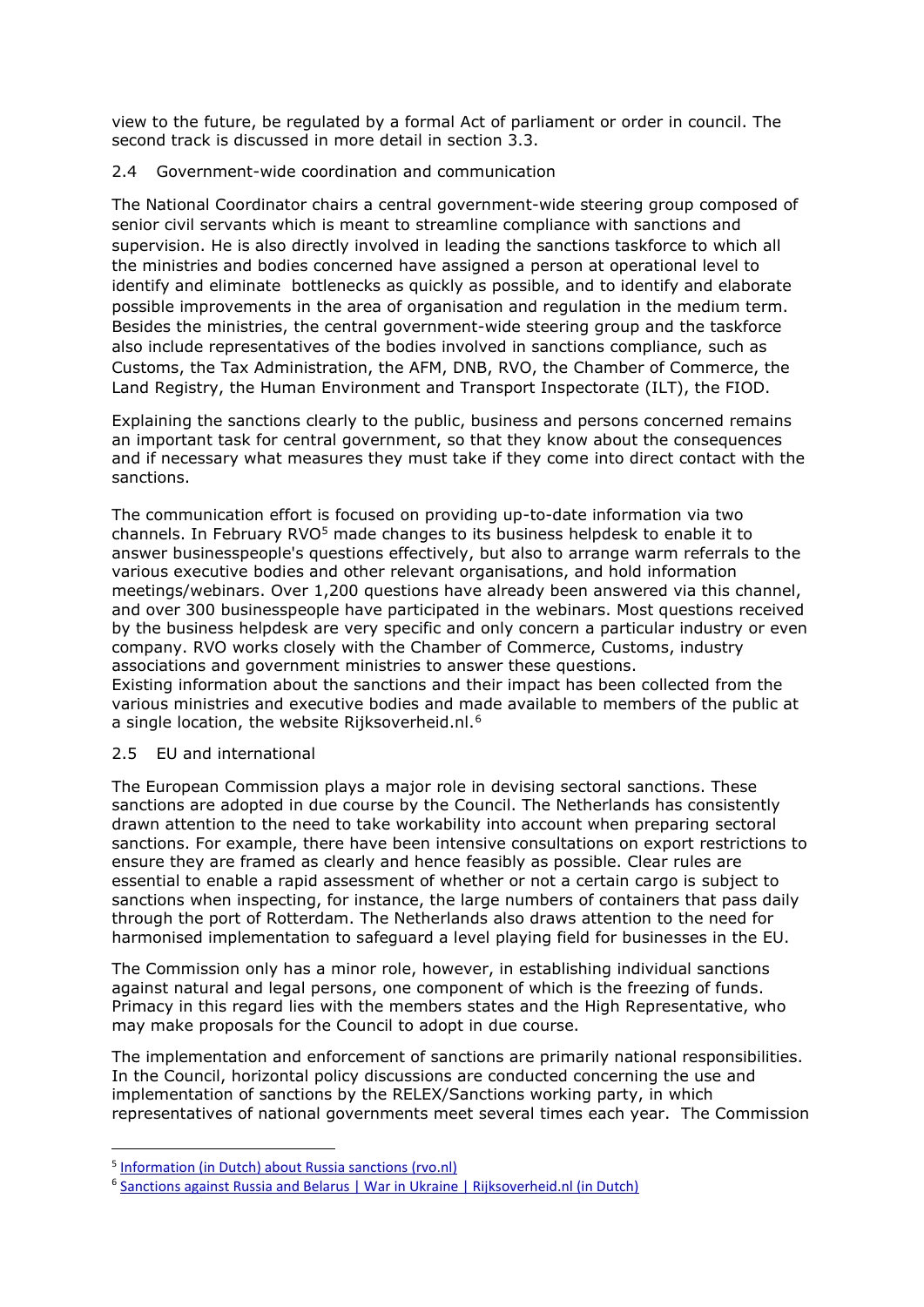also fulfils a coordinating role, ensuring the uniform implementation of EU rules and promoting a level playing field. Recently the Commission set up a group of experts to discuss implementation questions. For the Netherlands, the Ministry of Finance and the Ministry of Foreign Affairs take part in the group.

Following the invasion of Ukraine, the Commission also established a 'seize and freeze' taskforce, which is exploring the extent to which the freezing of funds under national sanctions legislation can lead to seizure and confiscation under criminal law. In the light of this, the Ministry of Justice and Security is taking part in this taskforce on behalf of the Netherlands alongside the Ministry of Finance and the Ministry of Foreign Affairs.

In view of the broad range of industries affected by the unprecedented scale of the sanctions imposed on Russia, there are many implementation issues. The possibility of referring specific issues already existed, but it has now been centralised with a special contact point at the Commission. Contact with the Commission on these questions is intensive and varied. This has resulted in various guidance documents on particular questions.

The Netherlands also regularly contributes technical proposals to amend the sanctions regulations. Sometimes they are prompted by considerations relating to implementation, such as the possibility of data sharing by executive bodies or the overriding of certain professions' duty of confidentiality in connection with sanctions-related notifications. In other cases they are political in nature, advocating for example that the ownership threshold for sanctioned legal persons be reduced from 50% to 25%, which would significantly extend the scope of the EU sanctions.

Neighbouring countries were also studied to find out how they organised themselves. In Germany, implementing sanctions is complex because of the country's federal structure. On 16 March the federal government established a high-level taskforce on the implementation of EU sanctions, led jointly by the finance and economic affairs ministries. In France, the lead role is assumed by the Economic Affairs and Finance Ministry (specifically the *Trésor*, the Treasury). It is in charge of a taskforce set up in early March consisting of the *Trésor*, DGFIP and Tracfin, whose duties are comparable to those of the Ministry of Finance, Fiscal Information and Investigation Service and Customs in the Netherlands. This taskforce coordinates its efforts with the French foreign affairs, interior and justice ministries. Italy has a Financial Security Committee that falls under the Italian Ministry of Economic Affairs and whose members are drawn from 15 government bodies. In Belgium, the Treasury oversees compliance with and the administrative processing of financial sanctions. It also inventories Russian-owned real estate.

Finally, the Netherlands maintains close contact with partners outside the EU, such as the United States, the United Kingdom and Ukraine itself, about the implementation of the sanctions. The European Commission is also in contact with partners such as Japan and South Korea on the matter of export controls. The various partners involved share indications of possible breaches and discuss the potential presence of property belonging to listed natural and legal persons as well as bottlenecks and dilemmas in national sanctions compliance, supervision and enforcement.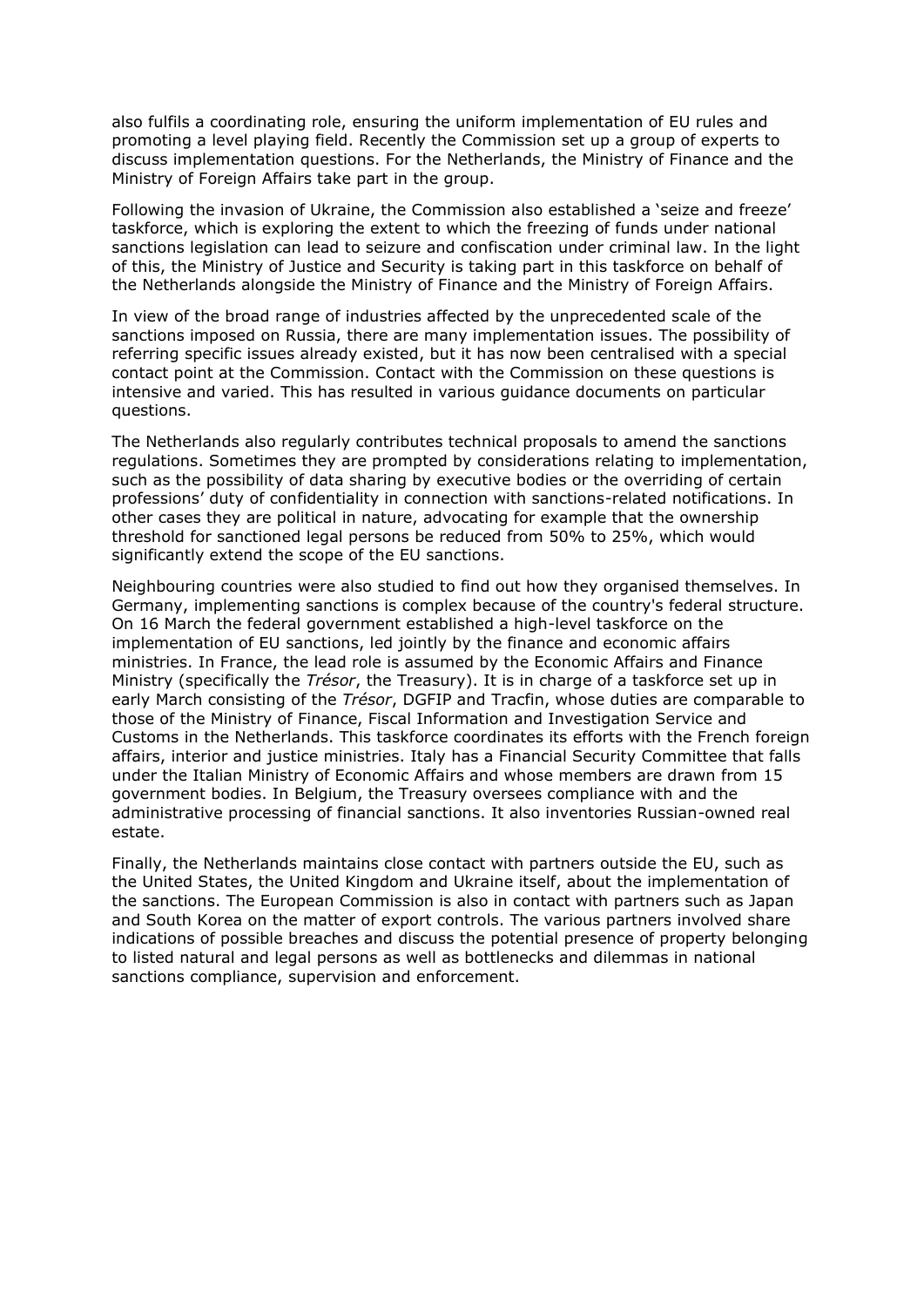## <span id="page-10-0"></span>**3 Long-term agenda**

The unprecedented package of sanctions imposed on Russia has laid bare a number of issues that require improvement. Besides the short-term actions taken with a view to ensuring effective compliance with sanctions and appropriate supervision, the National Coordinator makes a number of longer-term recommendations. While these recommendations stem in the first instance from experience with the sanctions on Russia, they are applicable to compliance with sanctions and the supervision thereof in general.

## <span id="page-10-1"></span>3.1 Data sharing (data team)

The data team will continue to work together so that data can be exchanged effectively between various organisations for the purpose of sanctions compliance and supervision. First of all it is necessary that the data team build the desired information layer, as outlined in section 2.1. For example, the details of data sharing must be further elaborated, so there is clarity about what precisely is being shared. A distinction may be made in this regard between information about persons currently subject to sanctions and persons who may be sanctioned in the future. Each partner's role in the sharing of information (provider, recipient, processor) must be clear to them, as must be the legal basis for the sharing of information in that role.

The National Coordinator recommends strengthening the basis for data sharing between bodies involved in sanctions compliance. With this in mind, the Netherlands has requested the European Commission to strengthen the basis in the relevant regulations for the power to collect, process and disclose relevant personal and other data to other competent supervisory and enforcement authorities as well as to those in charge of registers in the member states and to the European Commission. The amendment of national legislation will also be examined further (see section 3.3 below). With a view to the sharing and processing of data via the information layer, it will be necessary to identify what administrative agreements containing additional safeguards and arrangements are required. In order to be able to penetrate complex ownership structures, alignment with international bodies and data teams is to be preferred.

To date, the parties involved in applying the sanctions regulation have transferred the sanctions list to their data files themselves. It is advisable to advocate for one central (technical) transfer of the EU sanctions list to a data file that all Dutch bodies can use. The National Coordinator recommends that the European Commission publish this file immediately when adopting new sanctions. There is also a need for a permanent liaison role between Brussels and the Netherlands for data-related matters to catalogue the wishes and observations of parties in the Netherlands and to work on issuing and distributing a prior warning in the event of new sanctions lists. This role could be assigned to the Ministry of Foreign Affairs.

The longer-term aim is to extend and consolidate the data-sharing network approach. An assessment must be carried out to determine how the information layer could also be opened to input from (private) parties that are not directly involved in the network approach. This relates to unusual circumstances and possible breaches of the Sanctions Act observed by parties such as banks, lawyers, notaries, accountants or supervisory authorities.

<span id="page-10-2"></span>3.2 Investigation requirement, notification requirement, supervision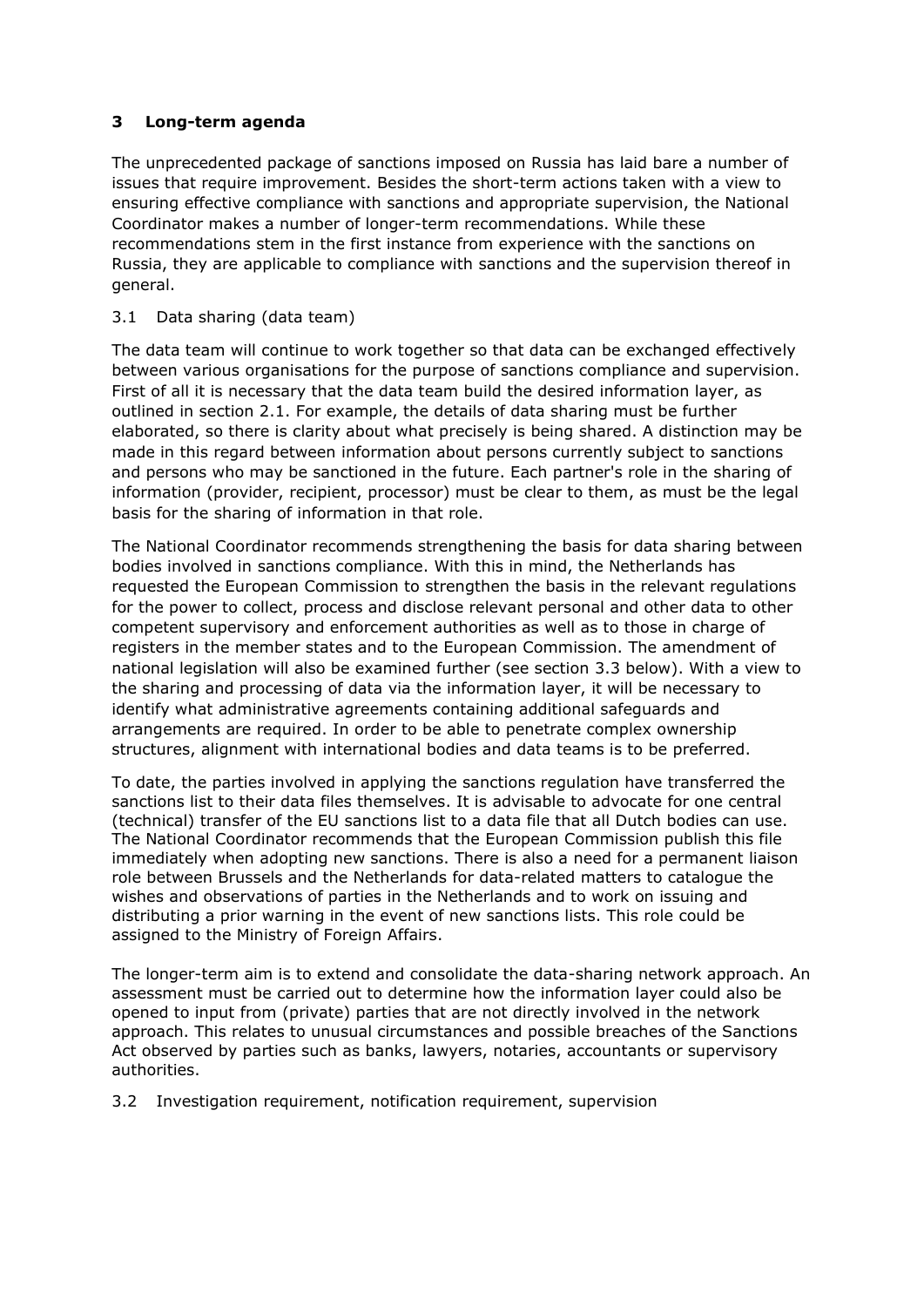The sanctions regulation that deals with the freezing of funds<sup>7</sup> contains three sanctions standards: (i) an order to freeze all funds and economic resources of sanctioned natural or legal persons or parties associated with them, $^{8}$ , (ii) a prohibition on making any funds or economic resources available to sanctioned natural or legal persons or parties associated with them  $9$  and (iii) a prohibition on circumventing i and ii.<sup>10</sup>

The sanctions regulation that deals with the freezing of funds does not lay down any specific rules on investigating whether a counterparty is 'associated' with a sanctioned natural or legal person ('know your customer' (KYC) procedures). The regulation does provide, however, that actions by market participants do not give rise to any liability on their part if they did not know, and had no reasonable cause to suspect, that their actions would infringe the sanctions standards. This provision therefore assumes there is a certain investigation requirement that market participants must satisfy. Furthermore, the investigation requirement stems from the criminalisation of certain acts pursuant to the Economic Offences Act. The accidental contravention of the sanctions regulation is a minor offence (*overtreding*), while deliberate contravention is a serious offence (*misdrijf*). In its policy documents the European Commission assumes that market participants will perform appropriate due diligence.<sup>11</sup> In addition, assessing the beneficial ownership of a business counterpart forms part of the KYC requirement.<sup>12</sup>

However, the sanctions regulation that regulates the freezing of funds lacks clear parameters for the investigation requirement. It is consequently unclear to market participants that are not financial institutions<sup>13</sup> what is expected of them when performing KYC procedures. The National Coordinator therefore recommends urging Brussels to issue clear parameters for the investigation requirement under the sanctions regulation. What is clear, however, is that the KYC procedures under this sanctions regulation are broader in scope than the investigation requirements under the Money Laundering and Terrorist Financing (Prevention) Act (WWFT) because the concept of an 'associated' party is broader than that of an ultimate beneficial owner (UBO). The fact that a person qualifies as a UBO is an indication that an association exists with the UBO within the meaning of this sanctions regulation. Further guidance from the EU is therefore desirable.

Concerns emerged from discussions with market participants about a lack of clarity in the scope of the investigation requirement and the fact that there were still many missing entries in the UBO register. As the House of Representatives was recently informed, the deadline for existing legal entities to disclose UBOs for entry in the register recently expired and the register is currently still being compiled.<sup>14</sup> Moreover, the UBO register was intended and set up as a tool to determine the UBO and cannot be relied upon entirely for the purpose of a UBO investigation. It is not meant to replace the investigation of ultimate beneficial ownership by the institutions concerned. In addition,

 $9$ Article 2, paragraph 2 of the sanctions regulation.

 $7$  Council Regulation (EU) No. 269/2014 of 17 March 2014 concerning restrictive measures in respect of actions undermining or threatening the territorial integrity, sovereignty and independence of Ukraine (OJ L 78). <sup>8</sup> Article 2, paragraph 1 of the sanctions regulation.

<sup>&</sup>lt;sup>10</sup> Article 9 of the sanctions regulation.

<sup>&</sup>lt;sup>11</sup> Commission opinion of 19 June 2020 [on Article 2 of Council Regulation \(EU\) No. 269/2014](https://ec.europa.eu/info/sites/default/files/business_economy_euro/banking_and_finance/documents/200619-opinion-financial-sanctions_nl.pdf).

<sup>&</sup>lt;sup>12</sup> European Commission FAQs of 4 April 2022:

[https://ec.europa.eu/info/sites/default/files/business\\_economy\\_euro/banking\\_and\\_finance/documents/faqs](https://ec.europa.eu/info/sites/default/files/business_economy_euro/banking_and_finance/documents/faqs-sanctions-russia-circumvention-due-diligence_en.pdf)[sanctions-russia-circumvention-due-diligence\\_en.pdf](https://ec.europa.eu/info/sites/default/files/business_economy_euro/banking_and_finance/documents/faqs-sanctions-russia-circumvention-due-diligence_en.pdf).

 $13$  'Financial institution' as referred to in section 10, paragraph 2 of the Sanctions Act.

<sup>&</sup>lt;sup>14</sup> letter to parliament on the current situation with regard to the introduction of the register of ultimate [beneficial ownership](/https:/www.rijksoverheid.nl/documenten/kamerstukken/2022/04/14/kamerbrief-over-stand-van-zaken-invoering-van-het-register-met-gegevens-van-uiteindelijk-belanghebbend)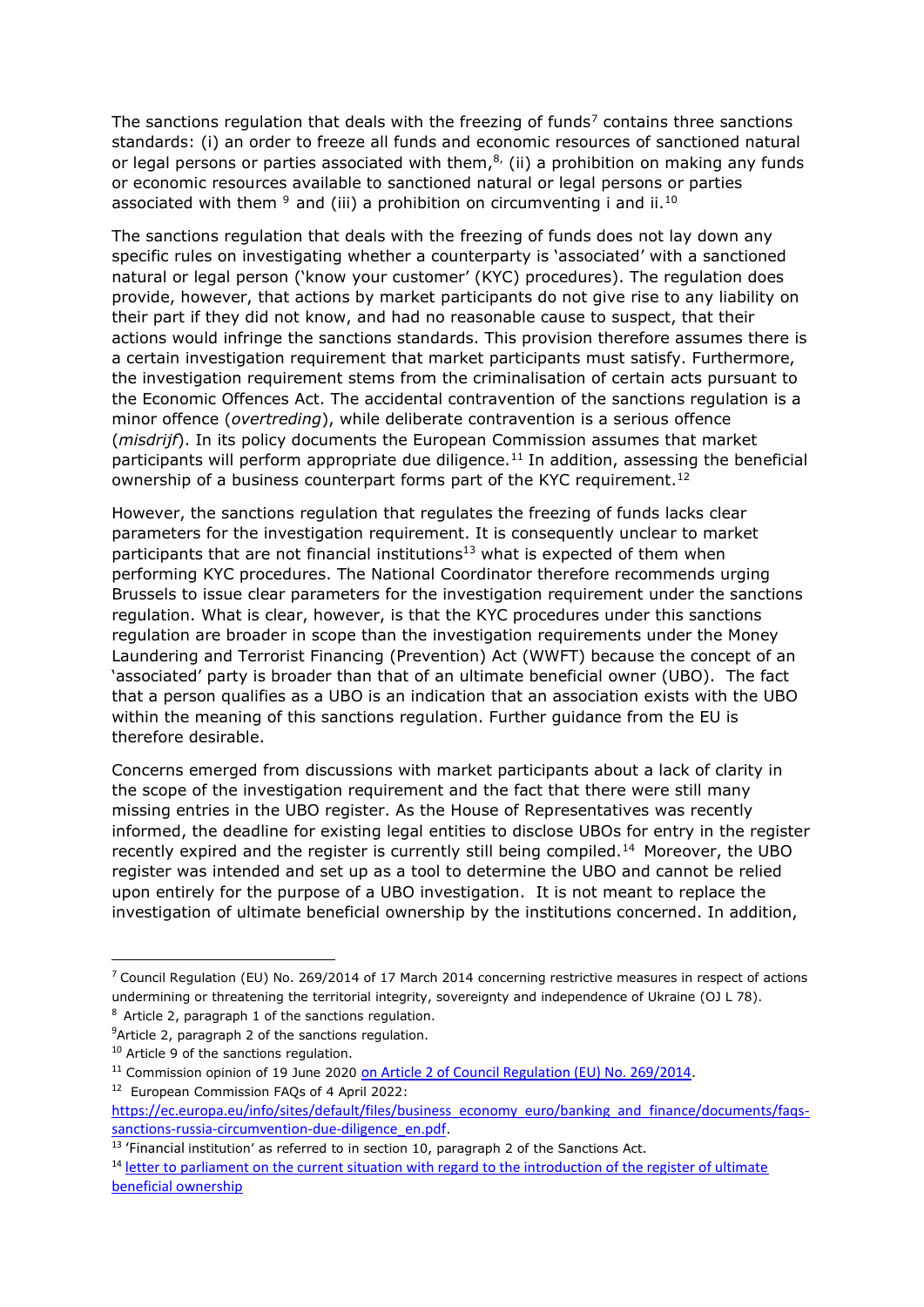the UBO register has been designed with the WWFT in mind and so the WWFT definition of a UBO has been applied.

The National Coordinator therefore recommends carefully monitoring the practicability of the UBO register with a view to the investigation requirement laid down by the sanction rules in the coming period. The European interconnection system (Beneficial Ownership Registers Interconnection System; BORIS) that is intended to enable the searching of the various registers in the EU is not yet ready. Moreover, even once the system is ready, all member states will still have to join up to it. As a result, it is currently not possible to search for non-public information in other member states' UBO registers. This is a serious impediment to the fulfilment of the investigation requirement. Once most of the necessary entries have been included in the UBO register and BORIS is ready, the necessity and scope for making improvements and additions that would help those concerned fulfil the investigation requirement under the sanctions rules will have to be examined.

Certain financial institutions are subject to a more comprehensive KYC obligation under the Sanctions Act (Supervision) Order 1977 (RTSW). In the financial industry the requirement to notify the supervisory authorities – the AFM and DNB – of matches between clients and persons or entities on sanctions lists is explicit and widely known. Market participants in this industry such as banks, trusts and company service providers appear to prefer to err on the side of applying sanctions rules too strictly, leading to a certain degree of overcompliance, it would seem. Among professionals such as notaries, lawyers and accountants the picture is less clear. There are a number of circumstances which might explain this. For example, there is no national notification requirement for market participants outside the financial industry.<sup>15</sup> A notification requirement would be at odds with the duty of confidentiality that applies to lawyers and notaries and is also laid down in the organic statutes for these professions. Sanctions regulation no. 269/2014, as it is currently formulated, accords primacy to the duty of confidentiality.<sup>16</sup> In order to create a notification requirement and lend it greater weight vis-à-vis the duty of confidentiality, this regulation would have to be amended. The Netherlands has already submitted a request to the European Commission for a proposal to this end. If modifying the regulation seems unlikely to be feasible or takes a long time, the National Coordinator recommends examining whether the notification requirement can be created by amending domestic legislation.

A notification requirement also requires appropriate supervision. The Financial Supervision Office oversees the work of notaries, bailiffs and specific professions that are subject to the WWFT, such as accountants and accountancy service providers, while local deans are entrusted with the supervision of lawyers. But supervision of compliance by these professions with the sanctions rules (EU regulations, the Sanctions Act 1977 and ministerial orders) is not regulated. The National Coordinator recommends that the supervision of the recommended notification requirement for these professions be regulated centrally. As far as lawyers, notaries and accountants are concerned, this should be done by means of an Act of Parliament.

<sup>&</sup>lt;sup>15</sup> The sanctions regulation contains an implicit notification requirement in the form of a prohibition on acting in contravention of Article 8, paragraph 1 of the sanctions regulation, while the administrative notification requirement for financial institutions in article 3 of the RTSW is formulated as a clear rule.

<sup>16</sup> Article 8 of Regulation (EU) no. 269/2014 reads: *1. Without prejudice to the applicable rules concerning reporting, confidentiality and professional secrecy, natural and legal persons, entities and bodies shall: (a) supply immediately any information which would facilitate compliance with this Regulation [...] to the competent authority [...] (b) cooperate with the competent authority in any verification of such information. [...]*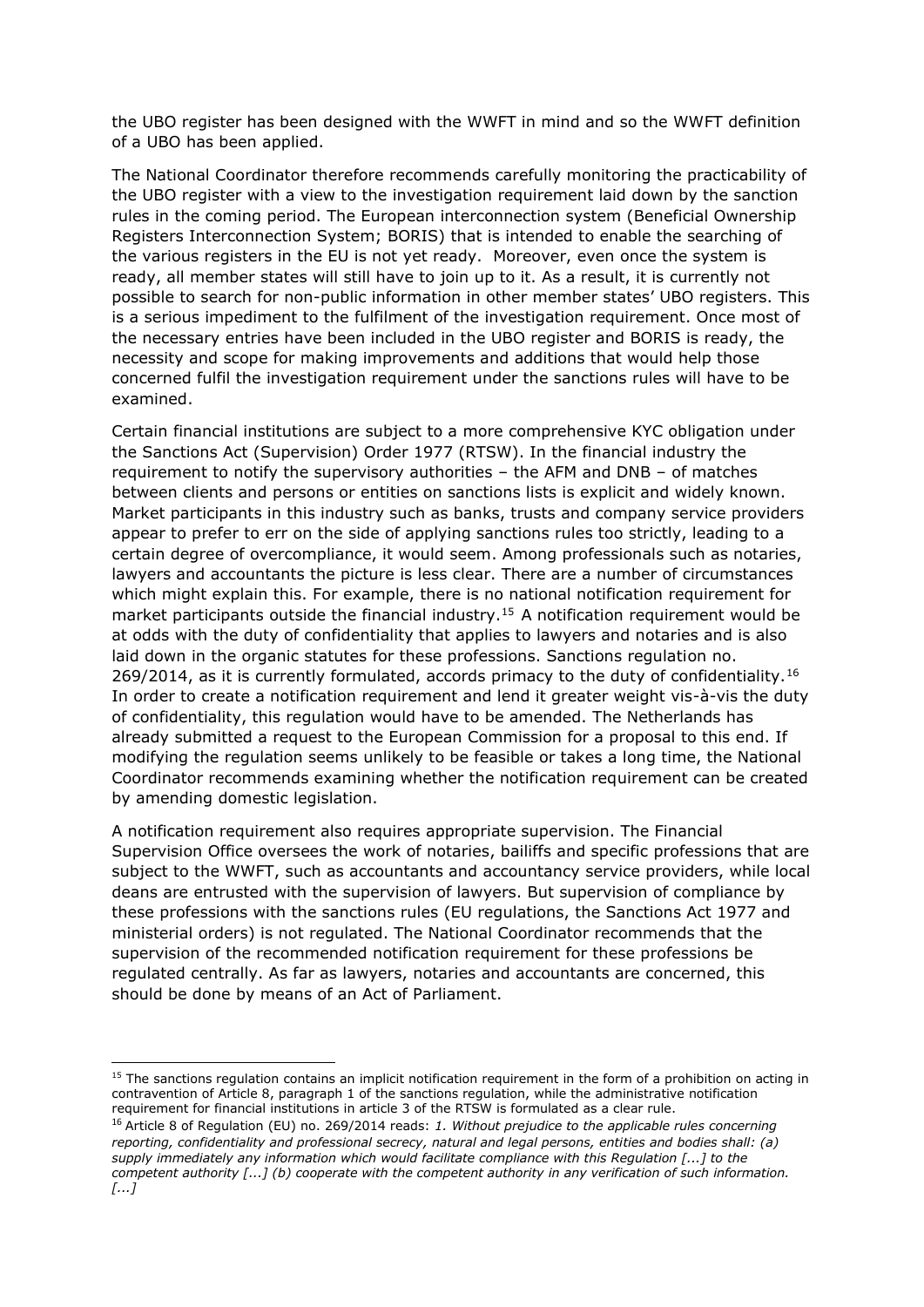It emerged from the discussions conducted by the National Coordinator that there was a perceived need for a central reporting point for the freezing of shares in legal persons where a sanctioned legal or natural person has been established – whether as a result of investigation or not – as a shareholder and/or UBO, and possibly for the renting, leasing out and management of commercial real estate. The National Coordinator recommends designating a competent authority and creating a central reporting point for freezing shareholdings and shareholder rights in legal persons held by sanctioned persons. This can also easily be made transparent by including a note in the commercial register concerning frozen assets of legal persons. This solution would be quick and straightforward to bring about, provided a statutory basis were created as recommended by the National Coordinator. He recommends seeking clarification from the European Commission as to the utility of a central reporting point for renting and leasing out and, depending on the response, establishing one.

Given that the sanctions could remain in place for a considerable time, there is an increasingly pressing need for clear rules on how the assets of sanctioned legal and natural persons that are frozen for an extended period should be managed. Companies whose assets have been frozen must have clarity on, for example, the permissibility of the continued payment of salaries and rent, purchasing, compliance with other statutory or contractual obligations, or the settlement of bankruptcy or liquidation proceedings. A European scheme of general applicability would be preferable in this regard to an approach requiring the constant assessment of individual applications for exemption. Another point to emerge from the National Coordinator's discussions and the experience of working with a sizeable package of sanctions in recent weeks is the need for a uniform European interpretation of the grounds for granting exemptions. The National Coordinator recommends raising this subject in Brussels.

#### <span id="page-13-0"></span>3.3 Legislative changes

As mentioned above, the extensive EU sanctions regulations recently adopted, which contain far-reaching measures, created a need for new tasks and powers to strengthen supervision and enforcement of the regulations.<sup>17</sup> In the past few weeks these tasks and powers have been laid down in the sanctions orders against Russia and Belarus.<sup>18</sup> The sanctions are likely to remain in place for some time, and with a view to the future, changes are also needed to the statutory sanctions system, such as new tasks and powers to be laid down by Act of Parliament or order in council, clarifying and where necessary strengthening them for future crises. They might include, for example, the above-mentioned notification requirement to be imposed on professionals such as notaries, lawyers and accountants and on companies that identify a sanctioned entity among their shareholders, the renting, leasing out and management of real estate, and powers to stop vessels docking in Dutch ports. This list of examples is not exhaustive.

The amendment of legislation requires a thorough analysis of tasks and powers in the supervision of compliance with the Sanctions Act that are currently lacking, and careful coordination with the government bodies and private-sector institutions involved, the Council of State and the States General. The Sanctions Act 1977 will have to be modernised and supplemented. Some concepts contained in the Sanctions Act 1977 are outdated, such as postal and telegraph traffic.<sup>19</sup> Some sections of the Act are no longer used, such as sections 6 to 8, or could be strengthened, such as section 2. The Sanctions

<sup>&</sup>lt;sup>17</sup> See also section 2.3.

<sup>&</sup>lt;sup>18</sup> The existing Territorial Integrity (Ukraine) Sanctions Order 2014 and the Belarus Sanctions Order 2006 have been amended accordingly.

 $19$  See section 3, subsection 1 of the Sanctions Act 1977. The terminology used in this subsection is based directly on Article 41 of the Charter of the United Nations.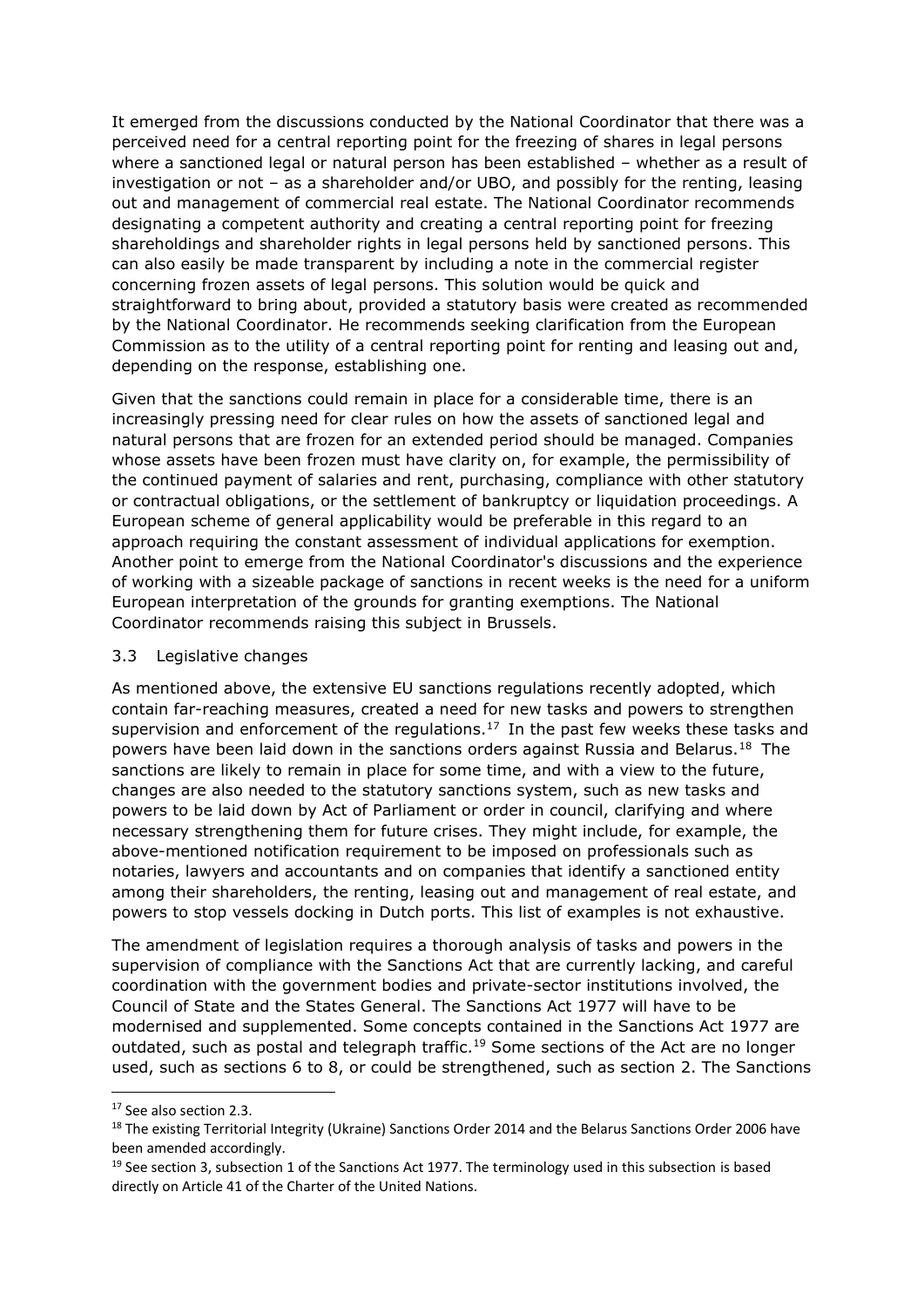Act 1977 is only enforced under criminal law, with the exception of financial institutions.<sup>20</sup> Enforcement under administrative law by means of administrative fines or orders subject to a penalty could be a valuable addition.

An emergency bill is not an appropriate way to amend legislation. Instead, sanctions orders are the most suitable instrument for regulating urgent matters. This is because, in the first place, an emergency bill can still take a few months before it is enacted. Another reason is that, while some powers are now proportionate in view of developments in Ukraine, they would not be so in every crisis situation. Furthermore, an emergency bill is not the most appropriate instrument because, even as the bill is being debated, EU sanctions regulations may be amended and create new supervisory and enforcement requirements. The sanctions system can be strengthened in the Netherlands and legislation will have to keep pace with it, but this should be done by means of a careful procedure. The National Coordinator recommends that the government send a letter to the House of Representatives outlining the main points in this regard before the end of the year. $21$ 

#### <span id="page-14-0"></span>3.4 Government-wide coordination and communication; contact point

The Minister of Foreign Affairs has a coordinating role under the Sanctions Act 1977 and adopts the sanctions orders in agreement with the minister concerned. The ministers responsible for the issues to which the sanctions relate also bear responsibility for their implementation and compliance. The criminal law enforcement of sanctions falls within the remit of the Public Prosecution Service, for which the Minister of Justice and Security has management responsibility.

Following the departure of the National Coordinator it is recommended that central government-wide coordination be continued. The government-wide steering group and the task force should therefore continue to convene regularly to resolve any bottlenecks in the short term, implement the long-term agenda and ensure that issues requiring attention and improvement are raised in Brussels. The National Coordinator recommends strengthening the coordinating role played by the Ministry of Foreign Affairs by appointing a project director supported by a team of four to five FTEs. This coordinating role must be performed with due regard for the competences of the various government ministries and bodies. The latter possess the expertise and experience that is needed to optimise sanctions compliance. Ensuring sufficient capacity – while not a question the National Coordinator was requested to address – should be mentioned in this connection. The number of exemption applications submitted to the Ministry of Finance is rising rapidly, DNB and the AFM have reallocated capacity from WWFT supervision to Sanctions Act supervision, sanctions compliance is making heavy demands on the capacity of Customs, and more work for the Public Prosecution Service and the FIOD is expected in due course. The longer sanctions last, and the more industries that are made subject to supervision, the more cases the new supervisory bodies are expected to identify that need to be followed up by the Public Prosecution Service and the FIOD.

Explaining the sanctions clearly to the public, business and other persons concerned will remain an important task for central government for quite some time. Effective cooperation with all executive bodies and other parties that have a role in this respect is essential if stakeholders are to receive accurate information. There is a consultative structure at central government level between ministries and executive agencies and regular consultations between public and private parties to further enhance the provision

 $20$  See part 5, section 10, subsection 2 to section 10h inclusive of the Sanctions Act 1997.

<sup>&</sup>lt;sup>21</sup> Under the coalition agreement 2021-2025, major bills are to be preceded by a framework letter ('Looking out for each other, looking ahead to the future', p. 5).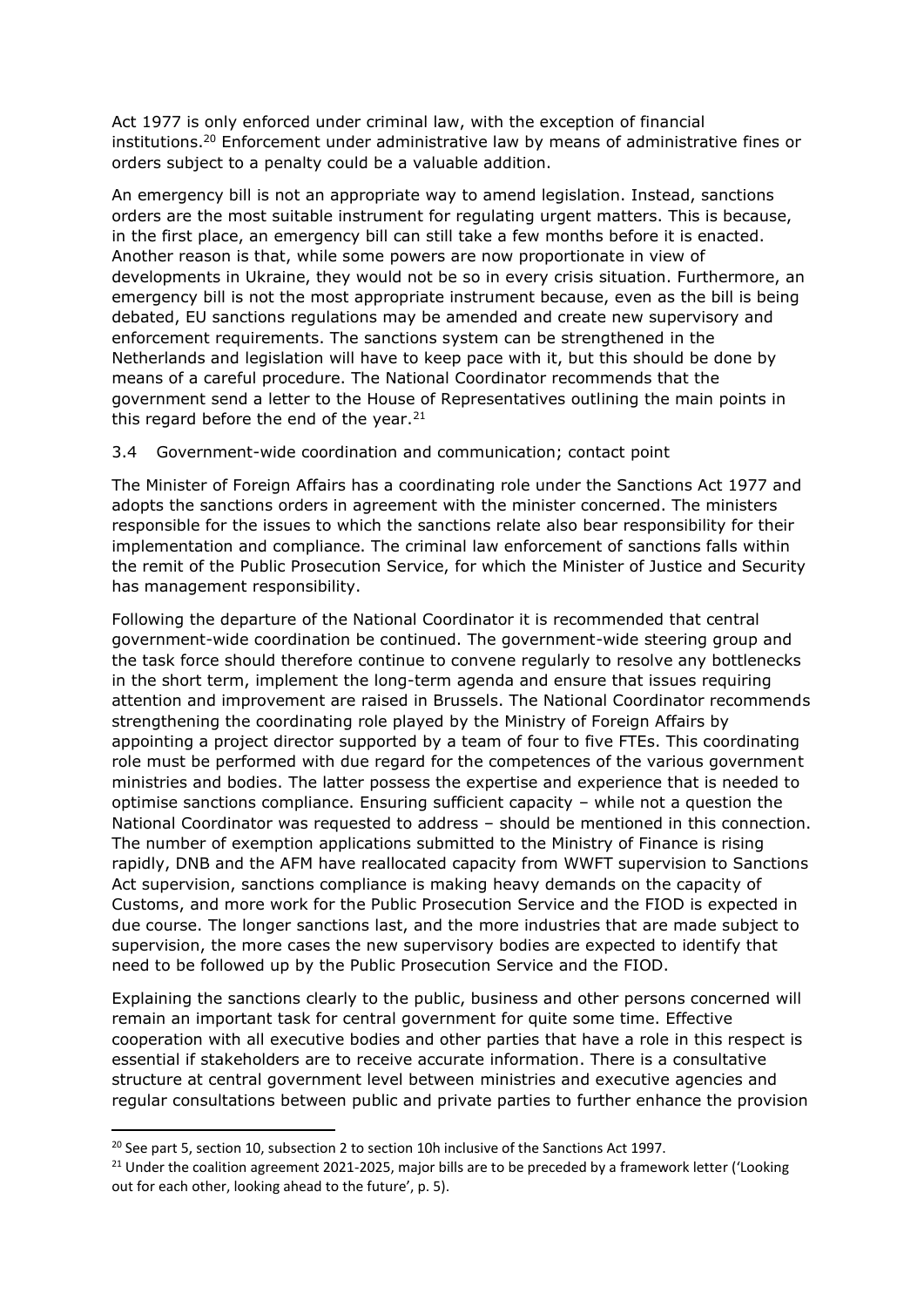of information to entrepreneurs and other professional groups. RVO performs an important helpdesk function in answering the questions of businesses and their interest groups. The National Coordinator recommends strengthening that role and exploring whether RVO could collect questions from businesses and interest groups that must be raised in Brussels because they cannot be answered at national level. The observation made above concerning capacity applies equally here.

#### <span id="page-15-0"></span>3.5 EU and international

A central point of contact for sanctions compliance, supervision and enforcement would also seem to be necessary at European level. The implementation of sanctions remains a national responsibility, but the European Commission's coordinating role is essential to ensure the uniform application of EU rules and promote a level playing field. The contact point for Russia sanctions at the Commission is a first concrete step. The National Coordinator recommends advocating in Brussels for the continuation of the role of central contact point for Russia sanctions. Moreover, in connection with the implementation of the port ban in particular, there is added value in the provision of information by the Commission to the implementing parties.

The letter to parliament of 22 April this year highlighted a potential weakness in the sanctions publication process. The entry of newly adopted sanctions in the registers and systems of government bodies and market participants is often a human task, since only a list of names is published. These names must then be entered in data files in order to be able to carry out a check. The National Coordinator therefore recommends urging the Commission and the Council, when publishing new sanctions, to immediately make available a data file that is compatible with the systems used by the parties involved in sanctions compliance. In this connection it would help the parties responsible for implementing sanctions if the names of any associated parties were immediately given alongside the names on the sanctions list, in order to facilitate investigation. The National Coordinator also recommends, where possible, giving parties involved in sanctions compliance an embargoed advance copy of proposed individual sanctions so that they do not need to wait until after publication to enter the names on the sanctions list in their systems. Finally, publication on Saturday should be avoided, since in these cases the details can often only be processed by bodies and market participants on the following Monday.

Besides procedural matters, there are also technical legal issues that can best be addressed at European level. The Netherlands, for example, should continue to call for the lowering of the ownership threshold from 50% to 25%. This would make it more difficult for persons and entities on the sanctions list to evade sanctions while retaining control in a company.

Various issues that bodies and market participants can run up against in the implementation and supervision of sanctions can be overcome at European level, as already mentioned in section 3 (b). For example, provision could be made in the sanctions regulations for overriding certain professions' duty of confidentiality. The sanctions regulations could also establish a basis for the sharing of data within collaborative arrangements such as the sanctions data team set up in the Netherlands. The management of assets that are frozen for an extended period, especially nonfinancial assets (such as commercial interests) and the storage of yachts, should be regulated at European level. The implementation of the UBO register should be carefully monitored at EU level. The National Coordinator recommends entering into a dialogue with the Commission and the other member states on all these points.

It has become clear in this process that the Commission, too, is wrestling with a large number of specific issues. Sometimes it takes a while for it to respond. The Commission therefore needs more capacity to be able to provide information promptly at European level.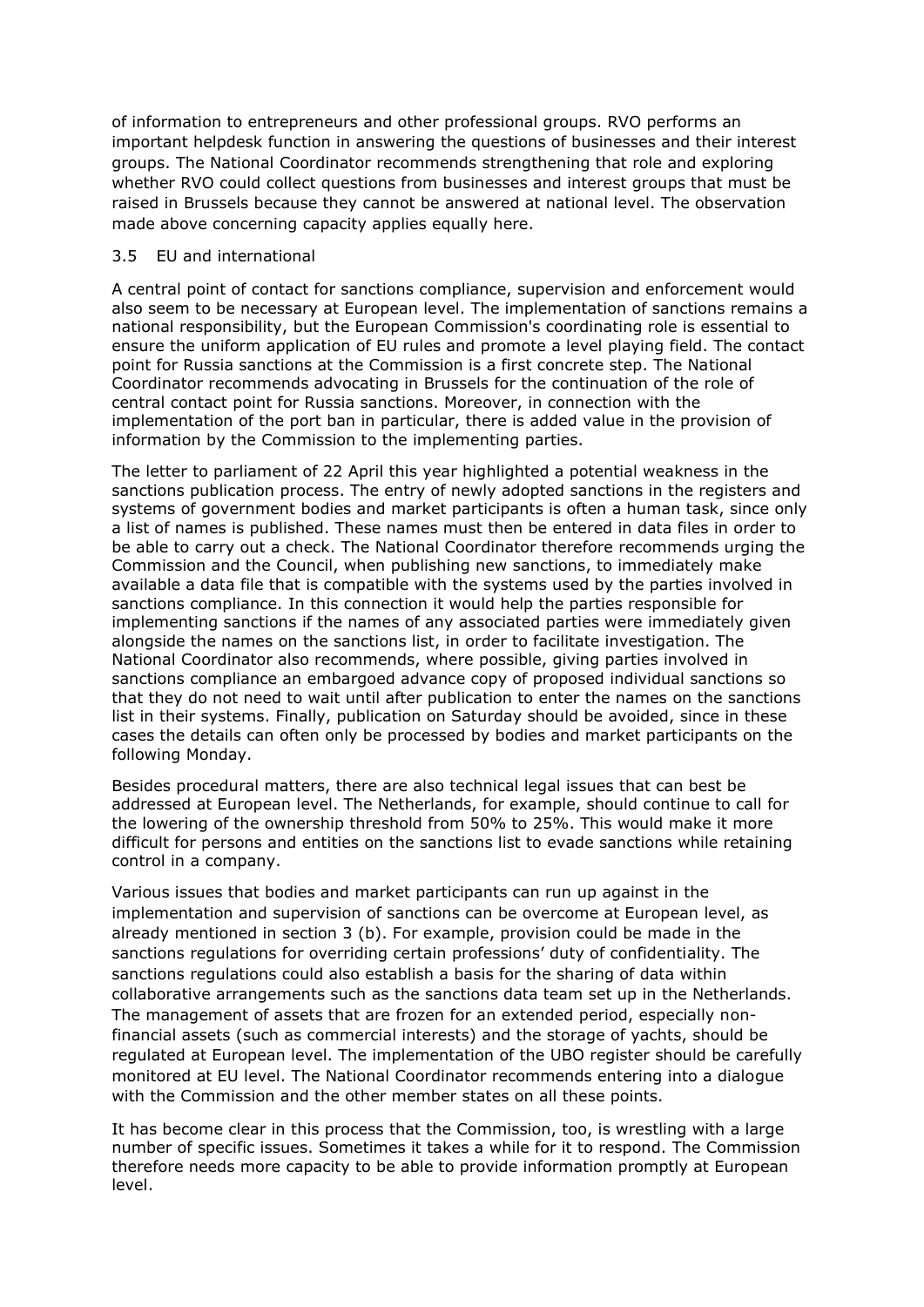Finally, broader international cooperation is needed in order to gain an insight into international ownership structures which are often purposefully complex and, due to the international dimension, are difficult to unravel for national actors responsible for sanctions compliance, supervision and enforcement. The scope of the task of tackling these complex structures extends beyond compliance with sanctions alone. An EU-wide approach is preferable, in order to shed light on the worldwide ownership structures that could, among other things, use tax havens outside the EU.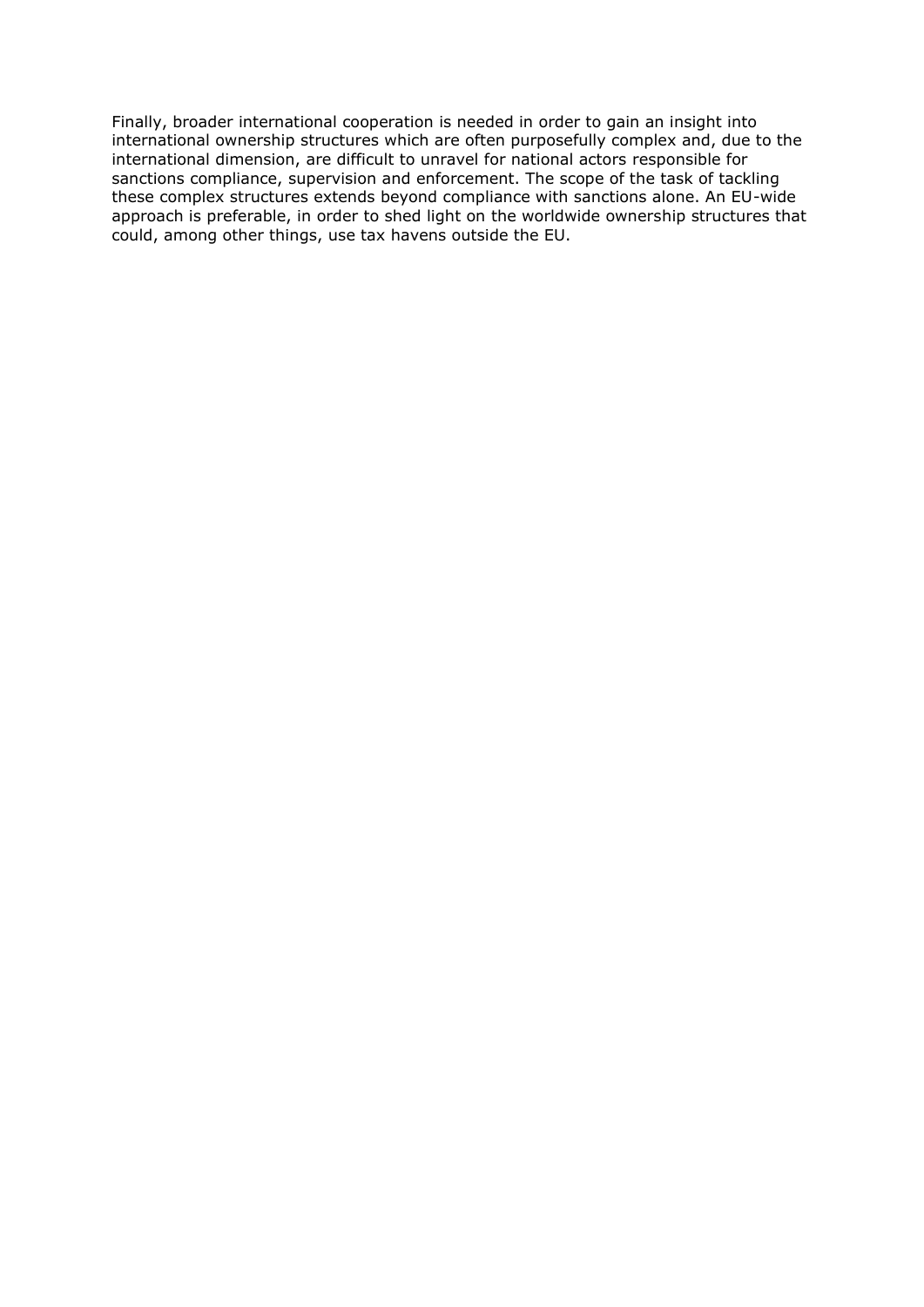#### <span id="page-17-0"></span>**4 Closing remarks**

Concerns about the effectiveness of the application of sanctions against Russia were prompted by initially sketchy information from public authorities and a lack of clarity about the Russian wealth actually present in the Netherlands. In-depth analyses and a large number of interviews yielded a clear picture of sanctions compliance and enforcement. That picture is conveyed in letters to parliament and in this report. It did not correspond with what had been assumed but, nevertheless, short-term measures could be taken and recommendations made to reinforce the sanctions system.

I believe that these measures and recommendations will enable all those who are involved in sanctions compliance and enforcement, both inside and outside government, to continue their unremitting efforts unabated and with renewed strength.

I would like to thank everyone involved for the help and support they have offered me, especially the team at the Ministry of Foreign Affairs that assisted me.

Stef Blok, 11 May 2022